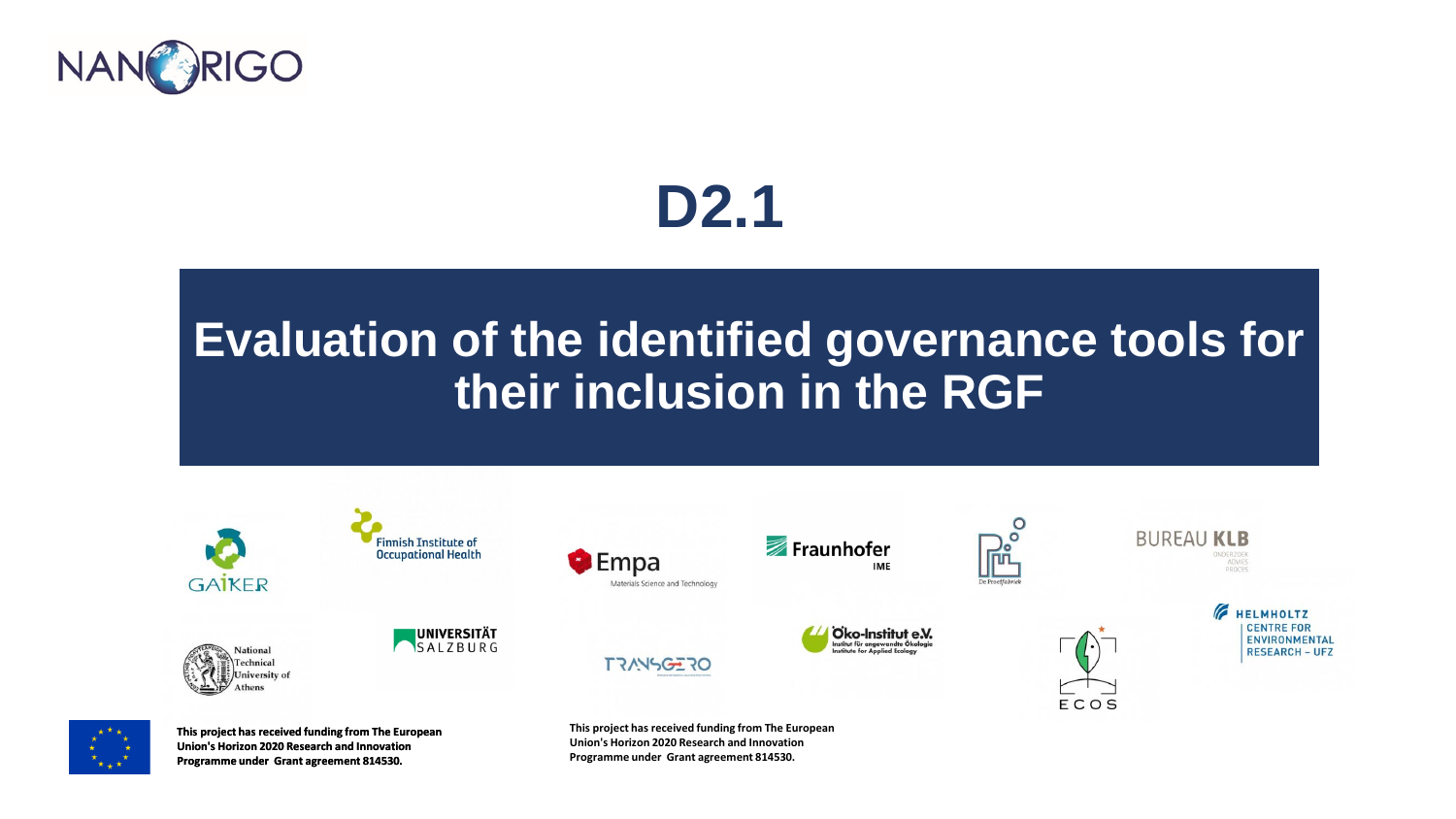

- D2.1 identifies, evaluates and gives a selection of existing risk governance models/tools/approaches to be included in the Risk Governance Framework (RGF)
- All the tools have been mapped and described according to the needs of WP3 for the design of the platform.
- Two new developments are described that will facilitate the use of the tools
- D2.1 gives a non-exhaustive description of tools that could help to integrate broader considerations (ethical and societal aspects) in the NANORIGO Risk Governance Framework, and to identify the steps in the NRGF where they can be used

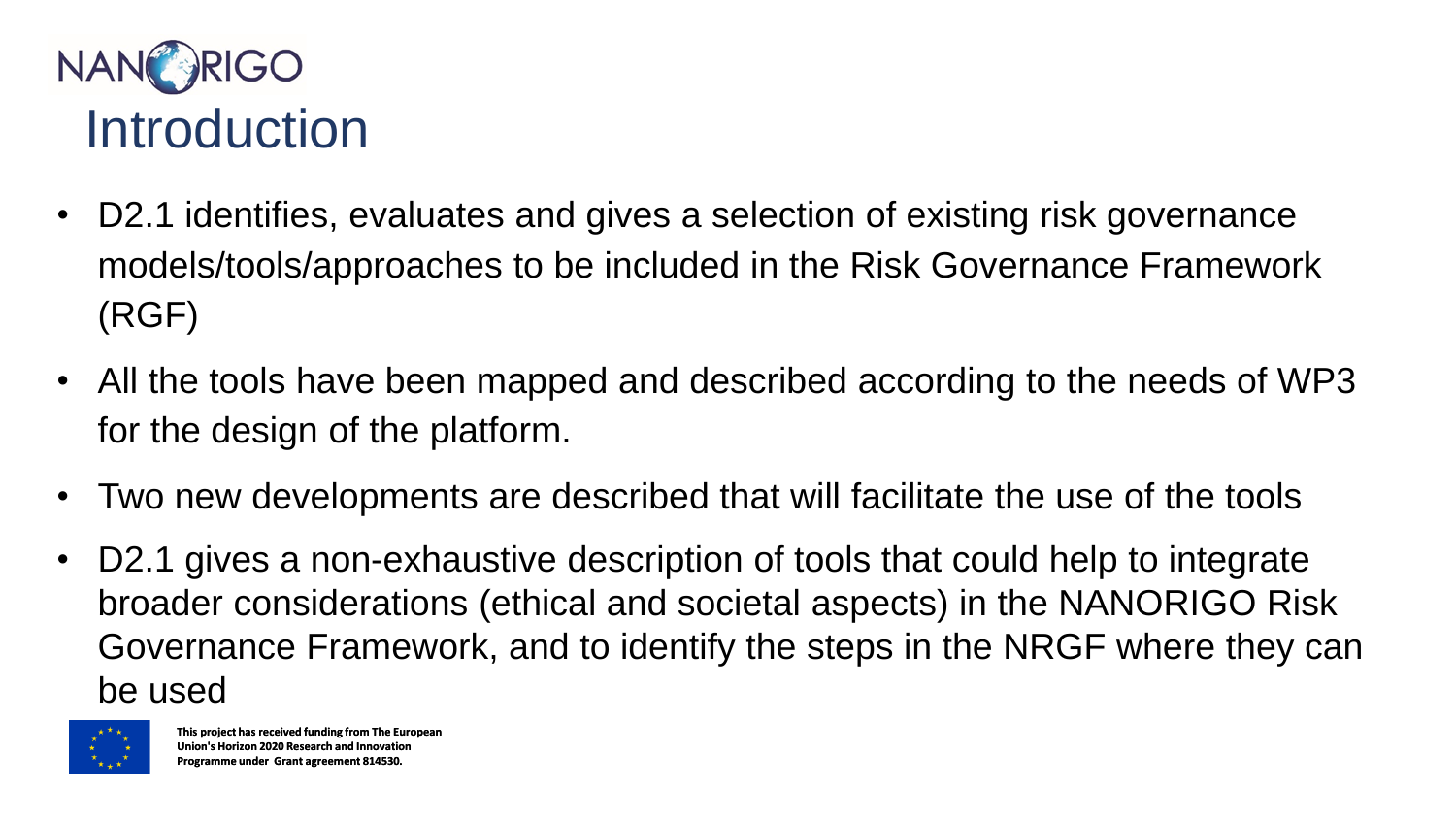

# Content. Existing tools

| RA, fate release<br>tools                                                                                                   | <b>LCA tools</b>                                                                                                                                                                                                                                                                                                                                                                      | <b>Grouping</b>                                                                                                                           | <b>Risk evaluation</b>                                                                                                                       | <b>Risk management</b>                                                                                                                                                                                         | tools for<br>integration of SEE<br>aspects | <b>Computational</b>                                                                                                                                                                                            |
|-----------------------------------------------------------------------------------------------------------------------------|---------------------------------------------------------------------------------------------------------------------------------------------------------------------------------------------------------------------------------------------------------------------------------------------------------------------------------------------------------------------------------------|-------------------------------------------------------------------------------------------------------------------------------------------|----------------------------------------------------------------------------------------------------------------------------------------------|----------------------------------------------------------------------------------------------------------------------------------------------------------------------------------------------------------------|--------------------------------------------|-----------------------------------------------------------------------------------------------------------------------------------------------------------------------------------------------------------------|
| Criteria for<br>evaluation<br>15 tools selected<br>Unique aspects of<br>tool<br>Mapping of tools<br>Description of<br>tools | Criteria for evaluation<br>Evaluated and selected tools:<br>• LC Thinking tools (1)<br>• Tools for LCIA (3)<br>• LC Inventory Databases (2)<br>$\bullet$ LCA softwares (4)<br><b>Additional resources:</b><br>. Published nanospecific LC<br><b>Inventory Data</b><br>• Published Nanospecific CF<br>• Strategies for calculation of<br>nanospecific CF<br>Guidance through the tools | Criteria for<br>evaluation<br>$6$ tools + 9<br>approaches<br>selected<br><b>Mapping</b><br>Connection<br>Description of<br>grouping tools | 4 Tools/models<br>• Methodologies:<br>MCDA, ELECTRE<br>TRI, SMAA TRI<br>• Value of<br>information<br>(VOL)<br>Description of<br>tools/models | 4 Tools/models<br><b>SbD</b><br>implementation<br>platform<br>Additional<br>resources:<br>•Guidances<br>• NRV and OEL<br>•Guidances for<br>waste<br>management<br>Description of all<br>tools and<br>resources | Overview of 19<br>tools                    | <b>Criteria for evaluation</b><br>QSAR/QSPR<br><b>PBPK</b><br><b>Description of tools</b><br><b>Nanoinformatics projects:</b><br><b>NMBP -14: EU Horizon</b><br><b>NanoInformatIX and</b><br><b>NanoSolveIT</b> |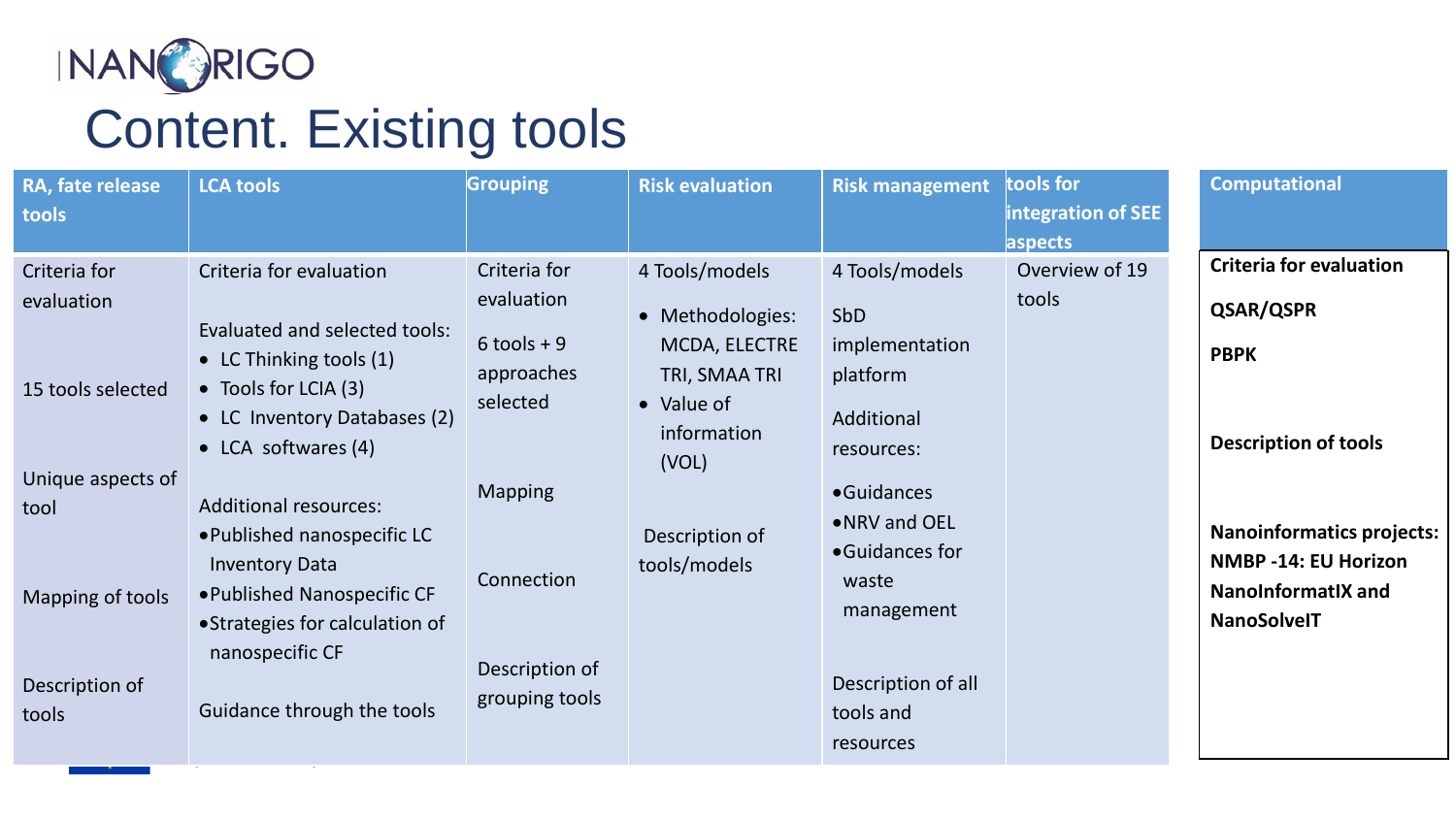

### Content. New developments

#### **CoDo, a Combined Dosimetry model to help link** *in vitro* **data to** *in vivo* **exposures.**

It can link the responses observed *in vitro* to the corresponding *in vivo* doses.

#### **Dose response library**

It has been developed by simulation MPPD/ISDD Dose guidance for tools and data integrity

|                 |                                              |                                                            | Input/Output<br>$(1/O)$ for in |                                                                                                                                                   |
|-----------------|----------------------------------------------|------------------------------------------------------------|--------------------------------|---------------------------------------------------------------------------------------------------------------------------------------------------|
| in silico model | Data sub-group<br>Data group                 | <b>Descriptor</b>                                          | silico model                   | <b>Description</b>                                                                                                                                |
|                 | <b>Particle System</b>                       | Particle system                                            |                                | unique identifier                                                                                                                                 |
|                 |                                              | <b>Material</b>                                            |                                | chemical composition of NP (SiO <sub>2</sub> , TiO <sub>2</sub> , Fe <sub>3</sub> O <sub>4</sub> , )                                              |
|                 |                                              | Density $(g/cm^3)$                                         |                                | density of material at standard conditions                                                                                                        |
|                 |                                              | Effective Density (MPPD) (g/cm <sup>3</sup> )              |                                | density of NP. considering potential pore volume fraction in vivo (air)                                                                           |
|                 |                                              | Effective Density (ISDD) (g/cm <sup>3</sup> )<br>Size (nm) |                                | density of NP considering potential pore volume fraction in vitro (fluid)<br>particle diameter of NP (monodispersity and spherical shape assumed) |
|                 | In vivo (MPPD) Exposure Condition (constant) |                                                            |                                | MPPD settings (for constant exposure scenario, <i>i.e.</i> at a fixed tidal volume a                                                              |
|                 |                                              | Aerosol Conc. (mg/m <sup>3</sup> )                         |                                | NP concentration in the aerosol                                                                                                                   |
|                 |                                              | Exposure time/day (h)                                      |                                | duration of NP exposure per day                                                                                                                   |
|                 |                                              | # of days                                                  |                                | number of consecutive exposure days                                                                                                               |



**This project has received funding from The European Union's Horizon 2020 Research and Innovation Programme under Grant agreement 814530.**